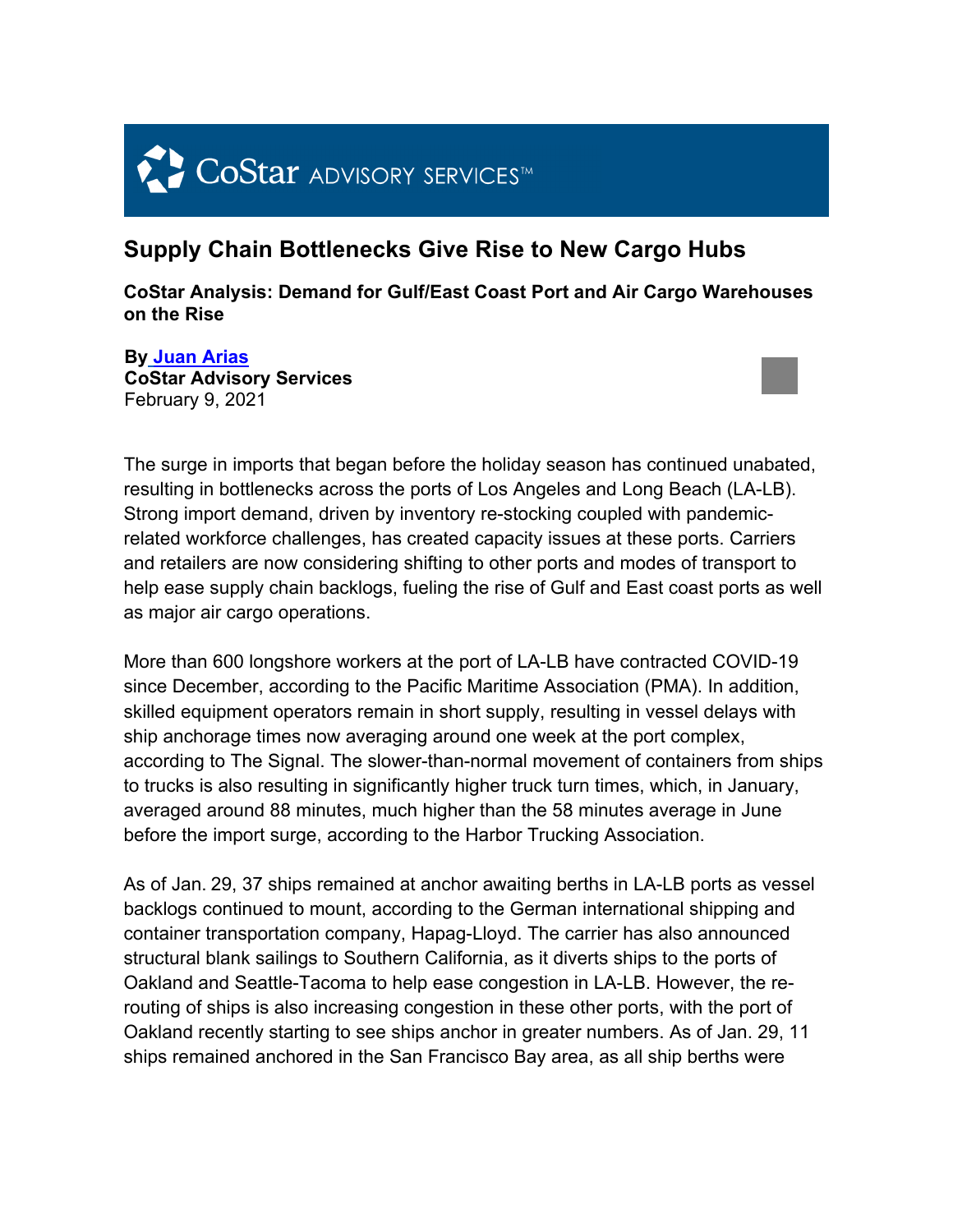occupied.



Infrastructure capacity and labor issues are not new to the ports of LA-LB. In 2004, labor shortages at Union Pacific Railroad led to 65 ships awaiting berths at these ports, and in 2014-15, the West Coast port labor crisis also led to backlogs, with 28 ships at anchor. The ports of LA-LB also face capacity constraints, despite having a combined 13 container terminals, these two ports had the highest pre-COVID ship dwell times out of all ports in the country, at 62 and 57 hours, respectively. The average for all U.S. ports is 28 hours.

While these West Coast ports are not expected to see their backlogs improve much until later in the spring, Gulf and East coast ports continue to experience a rise in volume, with little to no resulting congestion. With these ports expecting continued volume growth over the next few years, they are now looking to fast-track plans to widen channels and expand terminals to service greater quantities of vessels as well as larger ones.

In December, Congress approved funding to widen and deepen the Houston Ship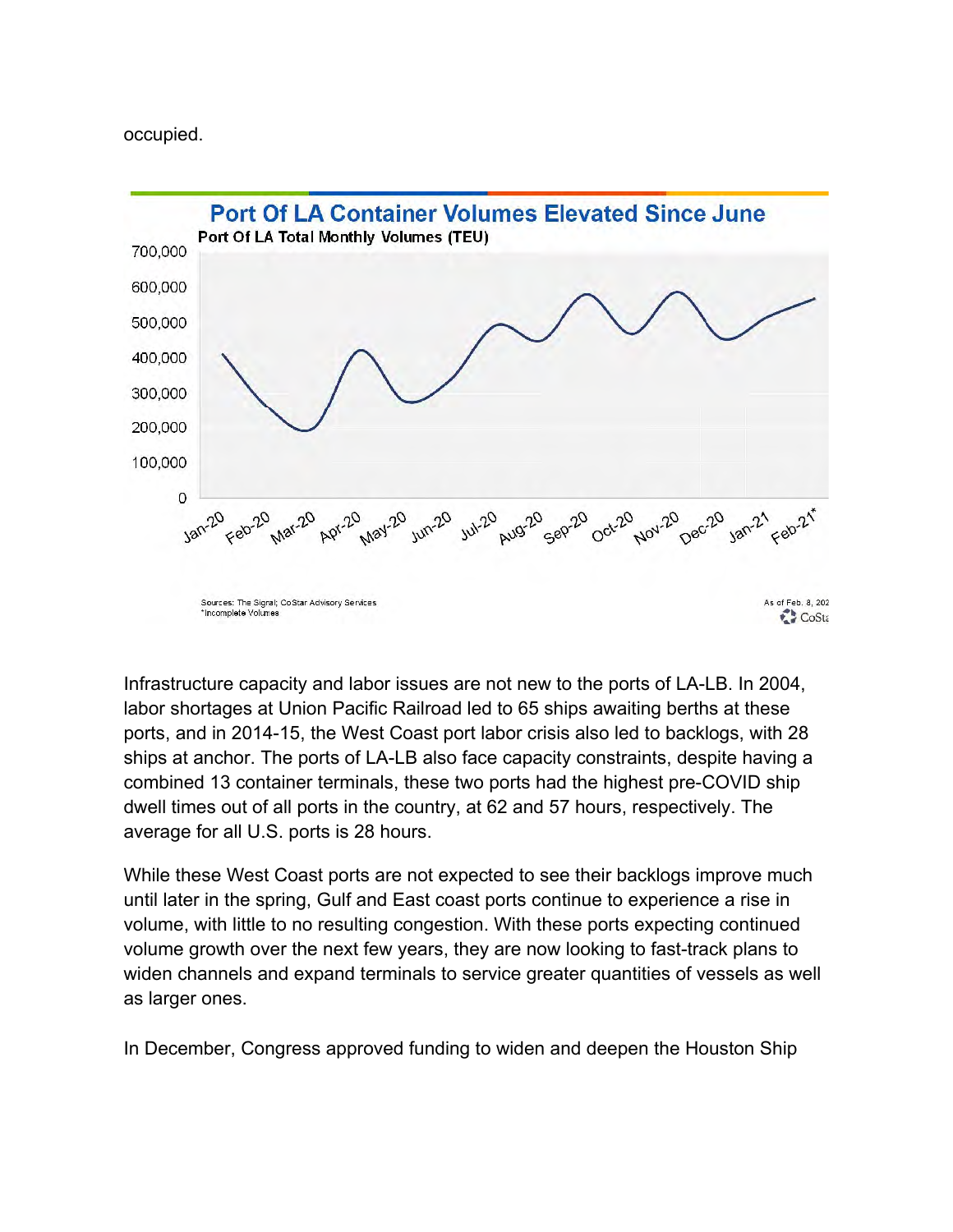Channel, a project which may reach completion in the next four to five years. This would allow the port to handle larger TEU vessels while congestion is eased for noncontainer loads. The port of New Orleans, which is also seeing a rise in imports, is moving ahead with plans to purchase over 1,000 acres outside the city for development of a container terminal that could handle around 2 million TEUs per year by 2027, according to JOC. The ports of Mobile, Virginia and Tampa Bay are also investing in expansion plans over the next few years, as they seek to add container capacity to meet growing demand.



This mismatch between capacity and demand will continue to place pressure on international and domestic shippers to look for other means of shipment. One of the side effects of this trend has been that the demand for air freight, despite the mode of transport's higher costs, has remained strong throughout the pandemic. Air freight allows for greater flexibility and faster shipment than other modes of transport. In fact, in a recent announcement to customers, Peloton, the exercise equipment company, cited surging demand and West Coast port delays as explanations behind their decision to invest over \$100 million in air and expedited ocean-based delivery over the next six months.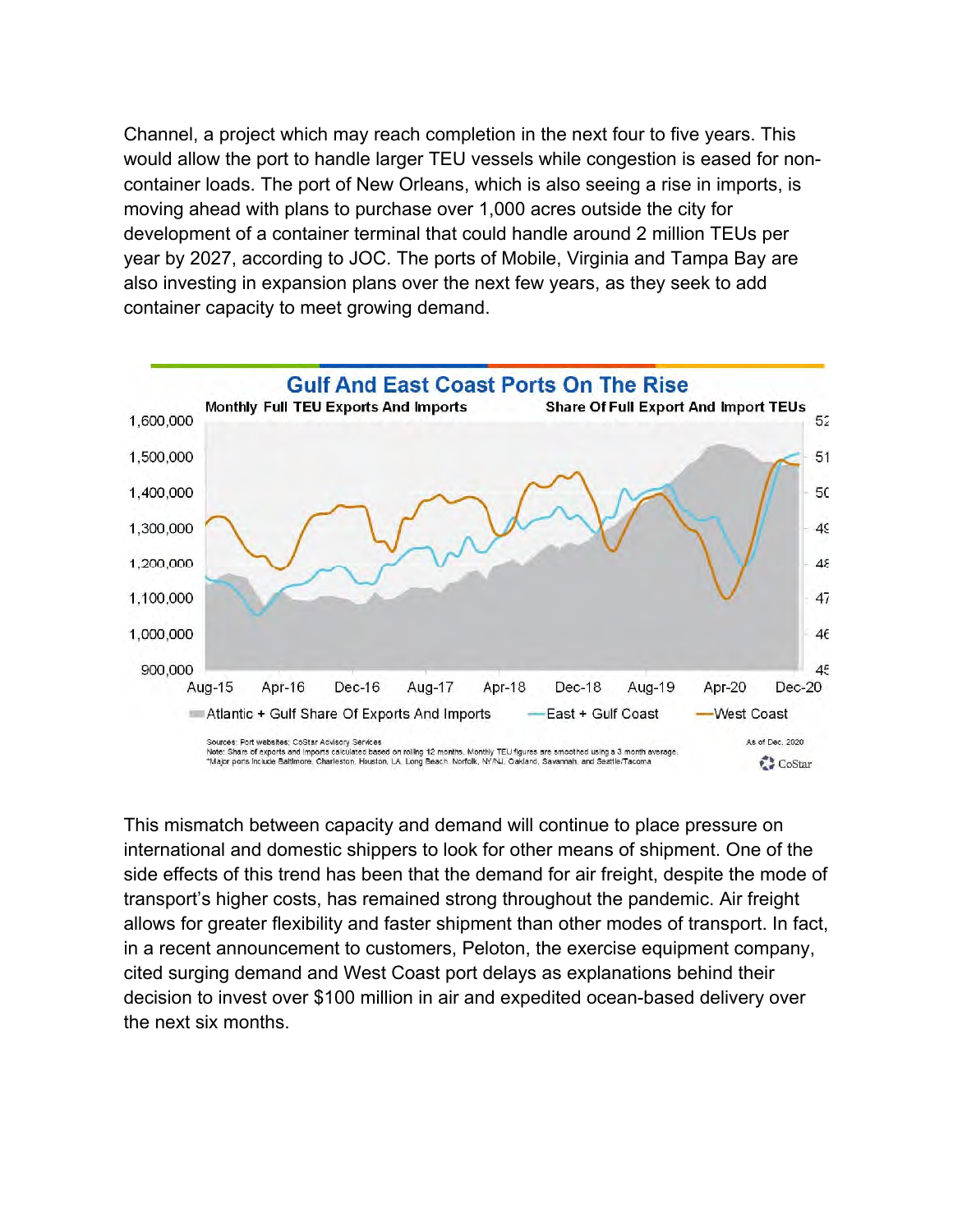

Air cargo demand was already rising pre-pandemic, with Amazon investing heavily in its air fleet by leasing over 60 planes in 2016. Now, Amazon is becoming an even more serious player in the air cargo sector through purchasing its own planes. The company is expected to own or lease over 200 planes within the next decade, according to a study by DePaul University. The rise in air cargo demand is proliferating across U.S. cargo airports as well, with the top 10 U.S. airports making up a smaller share of landed air cargo over the past few years, despite increasing demand.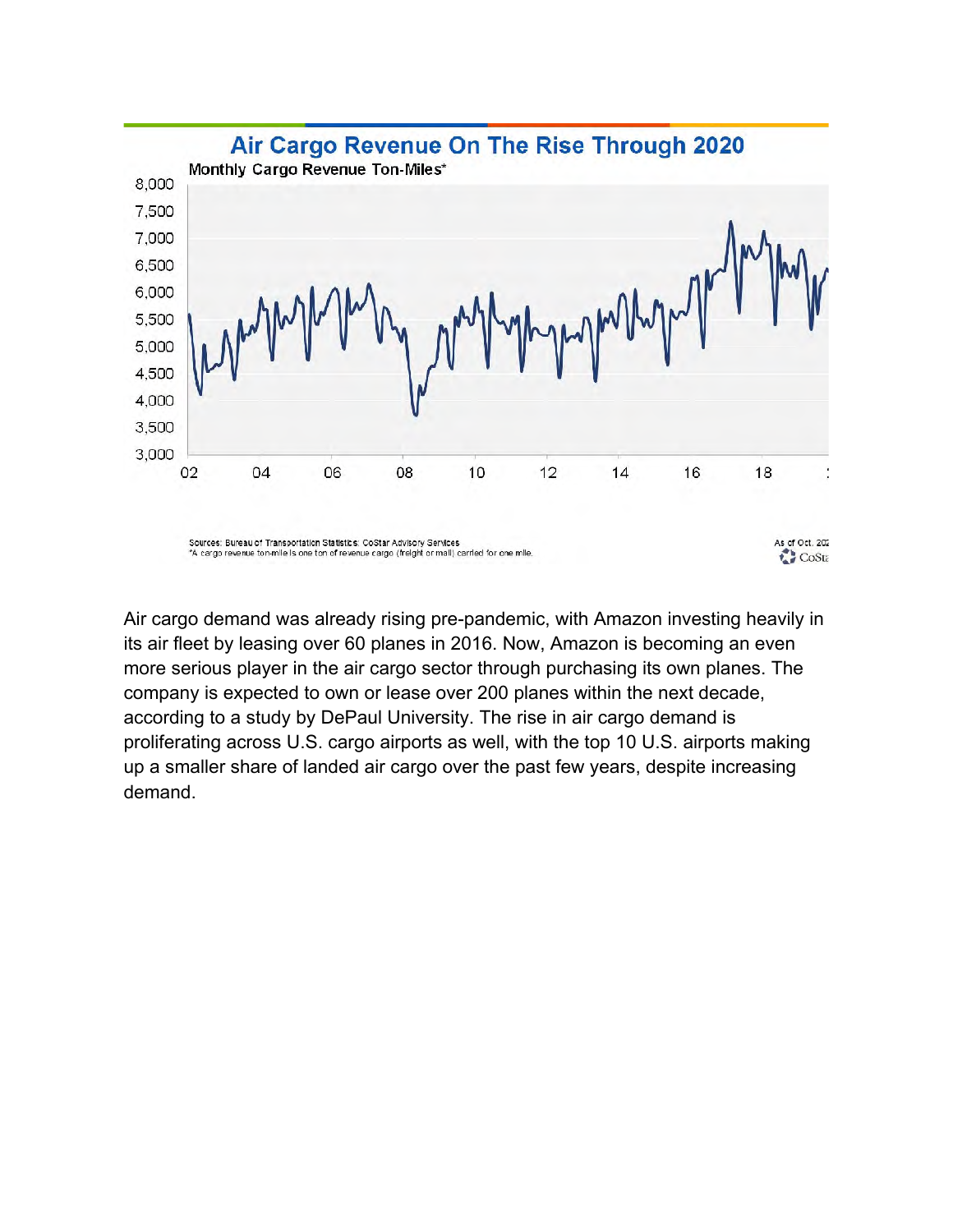

We expect that the top U.S. airports in terms of cargo demand will rise in significance across supply chains, with warehouses located near these top airports benefiting substantially. Warehouse areas around the Phoenix, Portland, Houston, Seattle and Dallas airports, are becoming increasingly attractive. While established hubs like Memphis, Louisville, Chicago, Miami, Los Angeles and Cincinnati remain relevant areas in terms of air cargo expansions.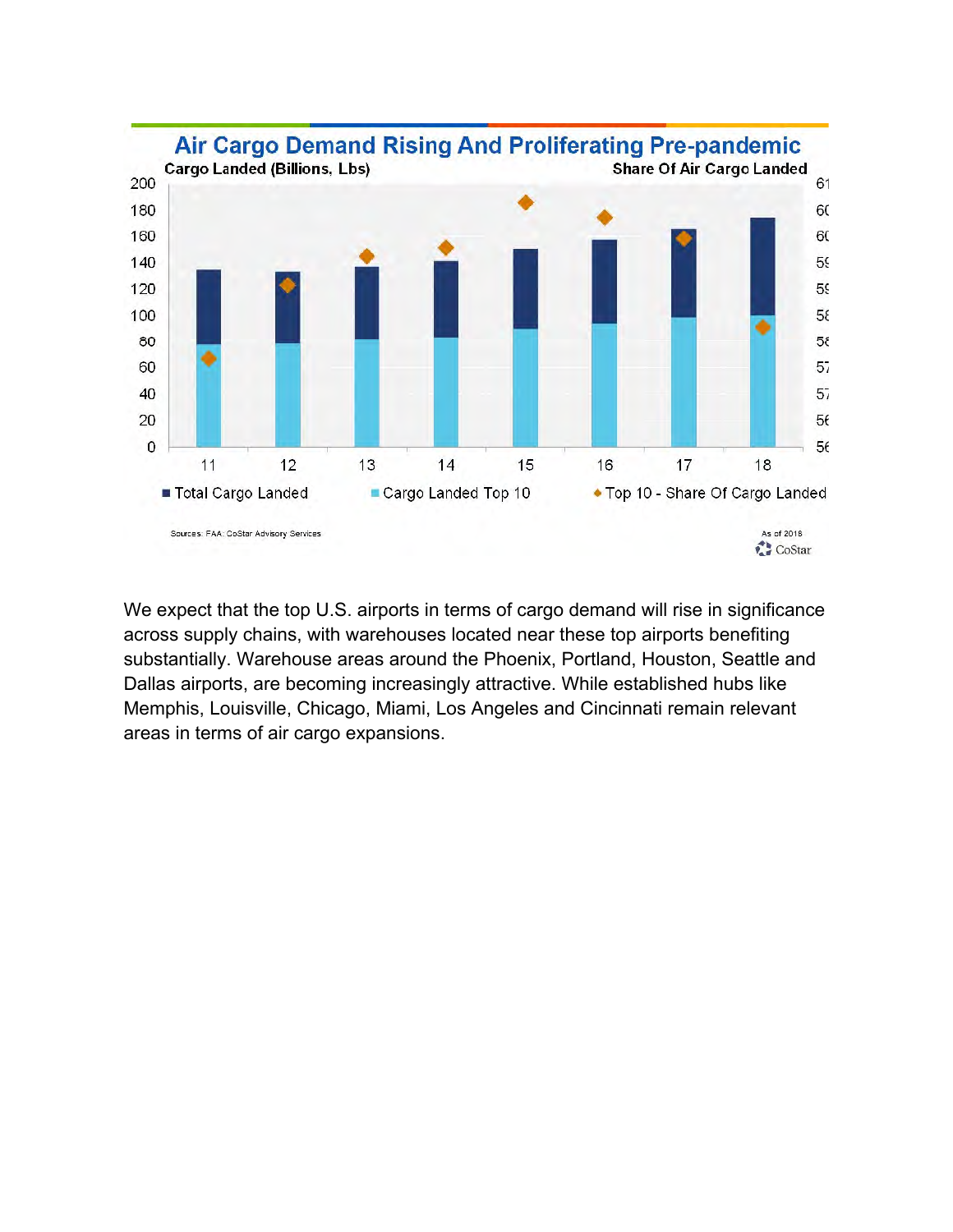| Cargo<br>Rank | City                                   | <b>Aiport</b><br>Code | <b>State</b> | <b>Airport Name</b>                        | <b>Cargo Landed</b><br>2018 (Lbs) | <b>Change In</b><br>Cargo<br>Since 201 |
|---------------|----------------------------------------|-----------------------|--------------|--------------------------------------------|-----------------------------------|----------------------------------------|
| 1             | Memphis                                | <b>MEM</b>            | TN           | Memphis International                      | 24,432,753,510                    | 25                                     |
| $\mathbf{2}$  | Anchorage                              | <b>ANC</b>            | AK           | Ted Stevens Anchorage International        | 18,413,943,946                    | .5                                     |
| 3             | Louisville                             | SDF                   | KY           | Louisville International-Standiford Field  | 14,643,310,355                    | 38                                     |
| 4             | Chicago                                | ORD                   | IL.          | Chicago O'Hare International               | 6,697,030,276                     | 37                                     |
| 5             | Miami                                  | <b>MIA</b>            | FL.          | Miami International                        | 8,398,363,905                     | 22                                     |
| 6             | Los Angeles                            | LAX                   | CA           | Los Angeles International                  | 7,316,551,753                     | 85                                     |
| 7             | Cincinnati                             | CVG                   | KY           | Cincinnati/Northern Kentucky International | 7.031.104.454                     | 189                                    |
| 8             | Indianapolis                           | <b>IND</b>            | IN           | Indianapolis International                 | 5,279,561,245                     | 12                                     |
| 9             | Fort Worth                             | <b>DFW</b>            | TX           | Dallas-Fort Worth International            | 4,303,624,237                     | 42                                     |
| 10            | Ontario                                | ONT                   | CA           | Ontario International                      | 4,198,558,563                     | 87                                     |
| 11            | Oakland                                | <b>OAK</b>            | CA           | Metropolitan Oakland International         | 3,625,227,180                     | 37                                     |
| 12            | <b>Newark</b>                          | <b>EWR</b>            | NJ           | Newark Liberty International               | 2,905,386,775                     | $\overline{2}$                         |
| 13            | New York                               | JFK                   | NY           | John F Kennedy International               | 3,278,081,740                     | $-16$                                  |
| 14            | Atlanta                                | <b>ATL</b>            | <b>GA</b>    | Hartsfield - Jackson Atlanta International | 2,992,813,629                     | 14                                     |
| 15            | Honolulu                               | <b>HNL</b>            | HI           | Daniel K Inouye International              | 2,746,649,400                     | 29                                     |
| 16            | Seattle                                | SEA                   | <b>WA</b>    | Seattle-Tacoma International               | 2.465.313.646                     | 77                                     |
| 17            | Philadelphia                           | PHL                   | PA           | Philadelphia International                 | 2,450,565,660                     | 23                                     |
| 18            | Phoenix                                | <b>PHX</b>            | AZ.          | Phoenix Sky Harbor International           | 1,913,451,630                     | 58                                     |
| 19            | Houston.                               | <b>IAH</b>            | TX           | George Bush Intercontinental/Houston       | 2,197,967,253                     | 44                                     |
| 20            | Portland                               | <b>PDX</b>            | OR.          | Portland International                     | 1,688,704,279                     | 59                                     |
|               | <b>USA Total</b>                       |                       |              |                                            | 174,290,979,099                   | 29                                     |
|               | Sources: FAA: CoStar Advisory Services |                       |              |                                            |                                   | As of 2<br>2 <sup>o</sup>              |

As is the case for all real estate, the classic mantra of location, location, location also applies to warehouses. Properties located closer to established and expanding container ports and air-cargo airports are experiencing significant demand growth, which is not expected to abate anytime soon. The average vacancy rate for logistics assets that are greater than 10,000 square feet and are within a five-mile radius of major seaports and air cargo airports remains tight, at around 6%. Rent trends also demonstrate the outperformance of these infrastructure-centric warehouses, with rent premiums continuing to expand for port and airport logistics warehouses throughout 2020. As the economy recovers, e-commerce growth and import trends will continue to reinforce the importance of proximity to supply-chain infrastructure, making airport and port logistics some of the most attractive industrial real estate around.

### Ton 20 Air Cargo Airports Generally Seeing A Rise In Demand